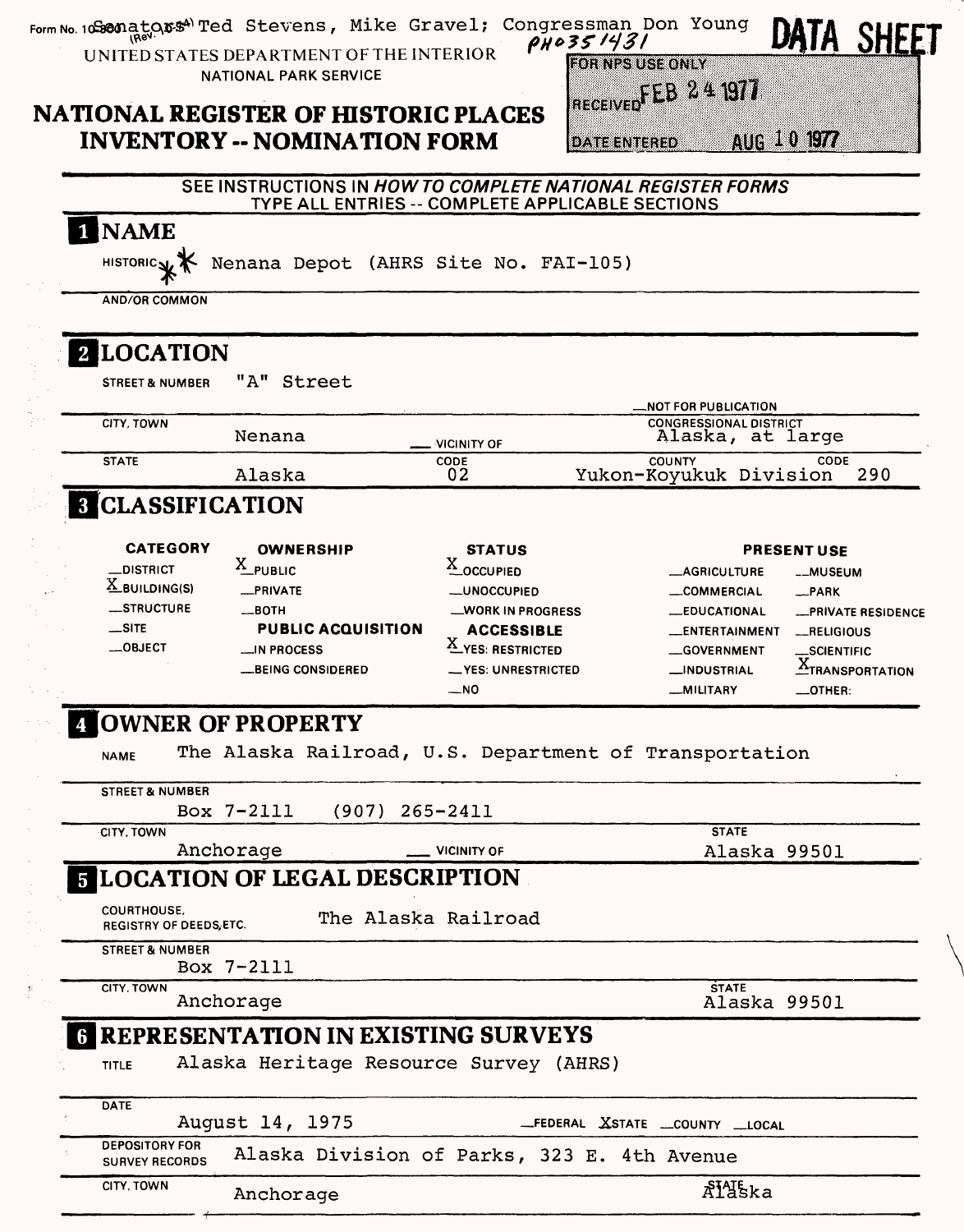# **Z DESCRIPTION**

|                        | <b>CONDITION</b>    | <b>CHECK ONE</b>    | <b>CHECK ONE</b> |      |
|------------------------|---------------------|---------------------|------------------|------|
| ٦,<br><b>EXCELLENT</b> | <b>DETERIORATED</b> | __UNALTERED         | A ORIGINAL SITE  |      |
| $\equiv$ GOOD          | <b>_RUINS</b>       | $\triangle$ ALTERED | $M$ OVED         | DATE |
| $-FAIR$                | <b>_UNEXPOSED</b>   |                     |                  |      |

DESCRIBE THE PRESENT AND ORIGINAL (IF KNOWN) PHYSICAL APPEARANCE

Plans for construction of this building were approved and signed May 27, 1922, by Col. Frederick Mears, Chairman of the Alaska Engineering Commission. The plans were based upon those for the Depot designed and constructed for Seward in 1917, in exterior appearance and dimensions. The Seward Depot plan was altered by the construction of the outer walls, to allow for additional insulation, and in the layout of room partitions.

The structure at Nenana was built over a poured concrete foundation, which formed an off-center utility basement area 24 feet square and seven feet in height, and crawl spaces under the remainder of the structure, one 30<sup>'10</sup>" in length and the other 42'10" in length, and both<br>24' in width. The crawl space of the longer end included supports for The crawl space of the longer end included supports for a 4 -ton Fairbanks scale. The main floor of the depot was originally partitioned so that most of the center section, directly above the main utility basement, was the office and ticket counter, with the balance partitioned for public toilets. A small area was reserved for train crews. The shorter end of the building served as the public waiting room, and the longer end of the structure was utilized as a freight and baggage room.

Except for the concrete foundation work and concrete pillars supporting the first floor, construction was of wood, with shiplap siding.

The total building is 98 feet in length and 24 feet in width. The medium (30°) hip roof is shingled and has a wide overhand all around, with a 12 foot porch-like extension at the east end. ; The roof studs are extended so that they terminate one width below the roof line and present a somewhat crenelated trim just below the bottom line of shingles. The wide extension of the roof is supported by a series of right angle brackets set at a level just above the lower border of the roof so that the gap between the rafter and outer shell of the building is 4'4".

The center section of the structure, seated over the utility basement, extends 6'6" beyond the building line, so that this section of the depot is 30'6" in width, 3 feet wider on the north side and 3'6" on the south side. These extensions of the building were continued upward through the roof line to provide a set of multi-windowed transoms just above the roof line, and were capped by a hipped roof which joined the<br>main roof surface about mideway up the roof surface. These lesser hipped main roof surface about mideway up the roof surface. roof surfaces were angled 30° at the front, and approximately 18° at the sides.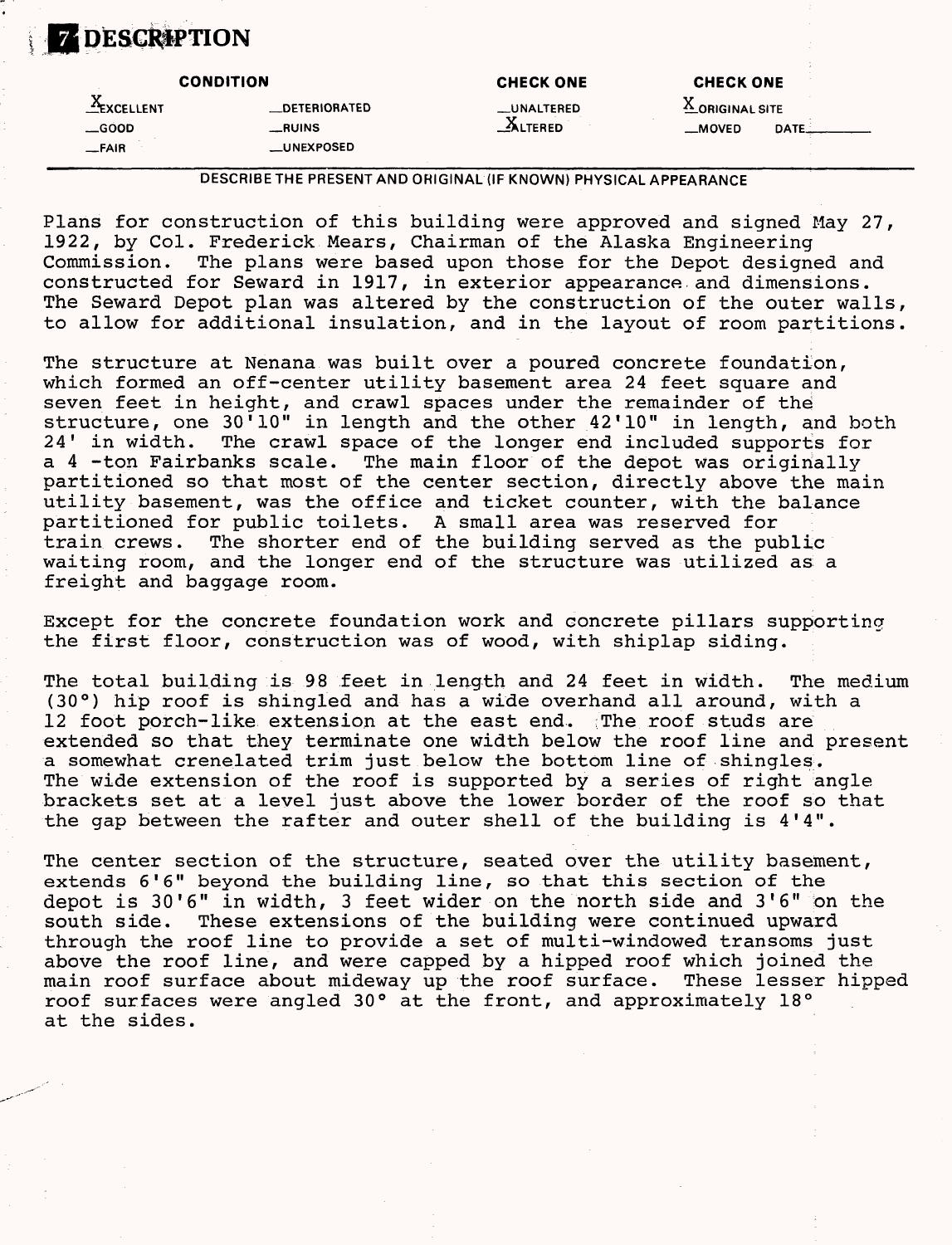# **[1 SIGNIFICANCE**

**PERIOD**

| .                   |                         | <u>ANLAY YI YIYII IYAN YE</u>  |                               |                         |
|---------------------|-------------------------|--------------------------------|-------------------------------|-------------------------|
| <b>_PREHISTORIC</b> | _ARCHEOLOGY-PREHISTORIC | COMMUNITY PLANNING             | <b>LANDSCAPE ARCHITECTURE</b> | RELIGION                |
| $-1400-1499$        | _ARCHEOLOGY-HISTORIC    | __CONSERVATION                 | $-LAW$                        | _SCIENCE                |
| $-1500 - 1599$      | <b>__AGRICULTURE</b>    | _ECONOMICS                     | <b>LUTERATURE</b>             | <b>SCULPTURE</b>        |
| $-1600-1699$        | <b>_ARCHITECTURE</b>    | <b>EDUCATION</b>               | _MILITARY                     | _SOCIAL/HUMANITARIAN-   |
| ._1700-1799         | $\equiv$ ART            | <b>LENGINEERING</b>            | _MUSIC                        | $\equiv$ THEATER        |
| $-1800-1899$        | $\equiv$ COMMERCE       | <b>LEXPLORATION/SETTLEMENT</b> | <b>_PHILOSOPHY</b>            | X TRANSPORTATION        |
| X <sub>1900</sub>   | COMMUNICATIONS          | __INDUSTRY                     | _POLITICS/GOVERNMENT          | <b>_OTHER (SPECIFY)</b> |
|                     |                         | <b>LINVENTION</b>              |                               |                         |
|                     |                         |                                |                               |                         |

## **R. wood, Engineer in cnarge, SPECIFIC DATES** Built: 1922. Modified: BULDER/ARCHITECT Alaska RR., Seward, Alaska

#### STATEMENT OF SIGNIFICANCE

#### Significance

This structure has been a focal point since 1922 of operation of the northern third of the Alaska Railroad. It also served for many years as a terminal for operations of the riverboat fleet operated by the Railroad on the Yukon River and its tributaries.

#### Historical Background

The present site of Nenana was settled in 1905 by James Duke, who operated a roadhouse for travelers and traded with local Indians. When the railroad route between Seward and Fairbanks was laid out by the Alaska Engineering Commission, this point on the Tanana River was chosen as the construction base for the northern segment of the railroad. Construction materials, including rails and heavy equipment, could then be shipped via ocean freighters from Seattle north to Skagway, from Skagway via the White Pass and Yukon Railway to Whitehorse, and from Whitehorse on shallow draft sternwheelers to Nenana via the Yukon and Tanana Rivers. An alternate, although considerably longer, was by ocean freighter to St. Michael at the mouth of the Yukon, then up the Yukon to the Tanana River on sternwheelers.

A townsite was laid out at this place in 1916 by the General Land Office, to provide for orderly administration of the anticipated population of a construction camp. By November 30, 1916, permits were issued for construction of permanent buildings in the townsite and 38 permits for construction of temporary buildings. Public buildings constructed on the lots reserved for public purposes included a telegraph office, a townsite office, offices for the U.S. Commissioner and Marshal, and a jail. It was the aim of the Commission that public offices and structures were to be built as needed

### **AREAS OF SIGNIFICANCE -- CHECK AND JUSTIFY BELOW**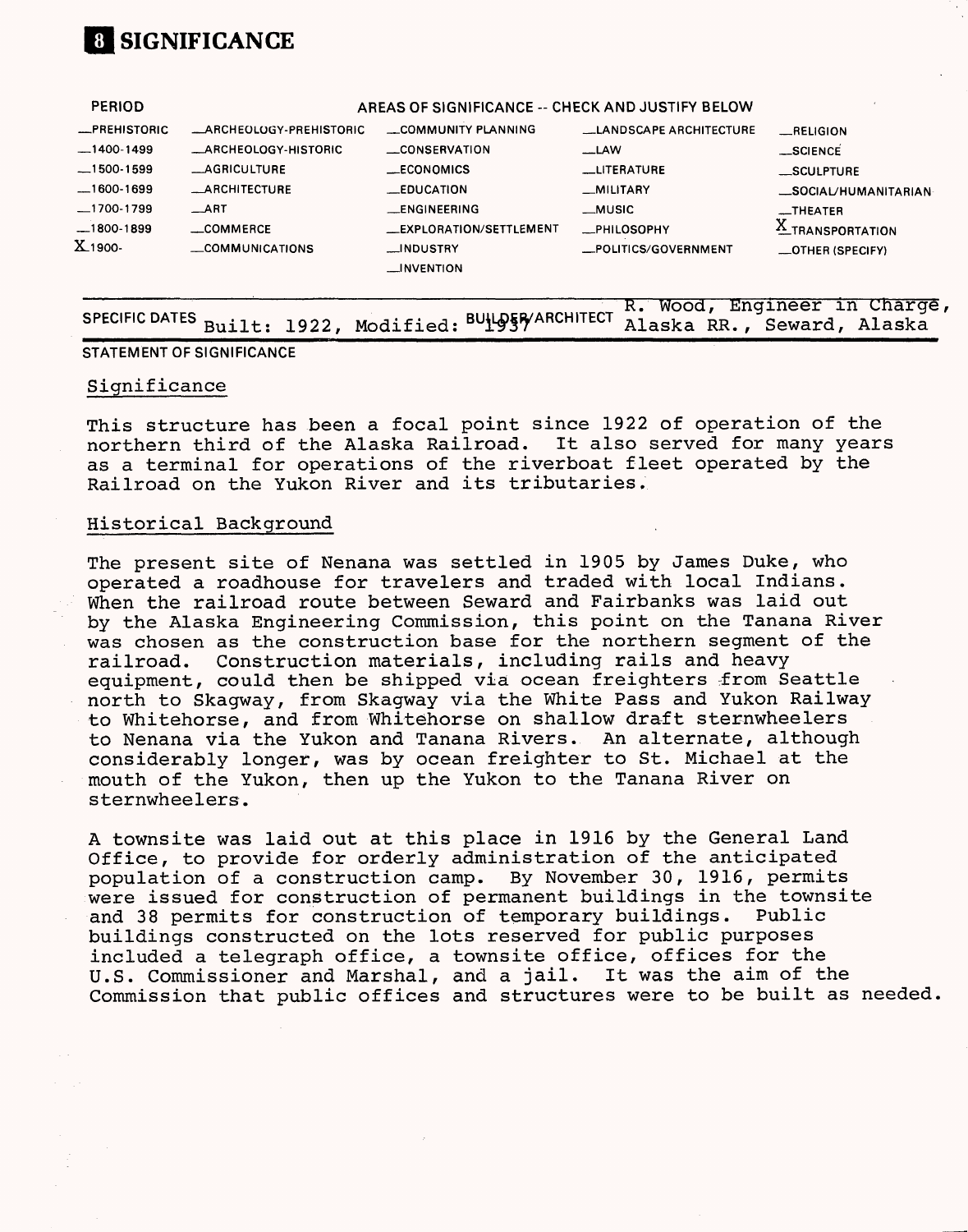| <b>9 MAJOR BIBLIOGRAPHICAL REFERENCES</b>                                                                                                                                                                                                                                     |                                    |                                                                                    |                         |                                           |                             |      |               |
|-------------------------------------------------------------------------------------------------------------------------------------------------------------------------------------------------------------------------------------------------------------------------------|------------------------------------|------------------------------------------------------------------------------------|-------------------------|-------------------------------------------|-----------------------------|------|---------------|
| "Alaska Railroad, The: Probing the Interior", ms. by Charles M. Brown<br>in Alaska Division of Parks files, Anchorage, Alaska. October 1975.<br>Alaska Railroad Record, 1916-1919.<br>Engineering Department Plans Files, Alaska Railroad Headquarters,<br>Anchorage, Alaska. |                                    |                                                                                    |                         |                                           |                             |      |               |
| Prince, Bernadine L., The Alaska Railroad in Pictures 1914-1964, Vol. II,<br>Anchorage, Alaska. Ken Wray's Print Shop, 1964.                                                                                                                                                  |                                    |                                                                                    |                         |                                           |                             |      |               |
| <b>IDGEOGRAPHICAL DATA</b>                                                                                                                                                                                                                                                    |                                    |                                                                                    |                         |                                           |                             |      |               |
| ACREAGE OF NOMINATED PROPERTY                                                                                                                                                                                                                                                 |                                    |                                                                                    |                         |                                           |                             |      |               |
| UTM REFERENCES                                                                                                                                                                                                                                                                |                                    |                                                                                    |                         |                                           |                             |      |               |
| $A[0, 6]$ 3 9 9 $\frac{3}{174}$<br>ZONE EASTING<br>C                                                                                                                                                                                                                          | 50                                 | 400<br>1716.14<br><b>NORTHING</b>                                                  | B<br>D)                 | ZONE EASTING                              | <b>NORTHING</b>             |      |               |
|                                                                                                                                                                                                                                                                               | <b>VERBAL BOUNDARY DESCRIPTION</b> |                                                                                    |                         |                                           |                             |      |               |
|                                                                                                                                                                                                                                                                               |                                    |                                                                                    |                         |                                           |                             |      |               |
|                                                                                                                                                                                                                                                                               | Not Applicable                     |                                                                                    |                         |                                           |                             |      |               |
|                                                                                                                                                                                                                                                                               |                                    |                                                                                    |                         |                                           |                             |      |               |
|                                                                                                                                                                                                                                                                               |                                    |                                                                                    | Φt                      |                                           |                             |      |               |
|                                                                                                                                                                                                                                                                               |                                    | LIST ALL STATES AND COUNTIES FOR PROPERTIES OVERLAPPING STATE OR COUNTY BOUNDARIES |                         |                                           |                             |      |               |
| <b>STATE</b>                                                                                                                                                                                                                                                                  |                                    | CODE                                                                               | <b>COUNTY</b>           |                                           |                             | CODE |               |
|                                                                                                                                                                                                                                                                               |                                    |                                                                                    |                         |                                           |                             |      |               |
| <b>STATE</b>                                                                                                                                                                                                                                                                  |                                    | CODE                                                                               | <b>COUNTY</b>           |                                           |                             | CODE |               |
| <b>IT FORM PREPARED BY</b><br>NAME / TITLE<br>Alfred Mongin, Architectural Historian<br><b>ORGANIZATION</b>                                                                                                                                                                   |                                    |                                                                                    |                         | DATE                                      |                             |      |               |
| Office of History & Archaeology, Alaska Division of Parks Dec 30, 1976                                                                                                                                                                                                        |                                    |                                                                                    |                         |                                           |                             |      |               |
| <b>STREET &amp; NUMBER</b><br>323 E. 4th Avenue                                                                                                                                                                                                                               |                                    |                                                                                    |                         |                                           | TELEPHONE<br>(907) 274-4679 |      |               |
| <b>CITY OR TOWN</b><br>Anchorage                                                                                                                                                                                                                                              |                                    |                                                                                    |                         | <b>STATE</b>                              | Alaska                      |      |               |
| STATE HISTORIC PRESERVATION OFFICER CERTIFICATION                                                                                                                                                                                                                             |                                    |                                                                                    |                         |                                           |                             |      |               |
|                                                                                                                                                                                                                                                                               |                                    | THE EVALUATED SIGNIFICANCE OF THIS PROPERTY WITHIN THE STATE IS:                   |                         |                                           |                             |      |               |
|                                                                                                                                                                                                                                                                               | NATIONAL $\underline{\mathbf{X}}$  |                                                                                    | $STATE$ <sub>----</sub> |                                           | $LOCAL$ _____               |      |               |
| As the designated State Historic Preservation Officer for the National Historic Preservation Act of 1966 (Public Law 89-665), I                                                                                                                                               |                                    |                                                                                    |                         |                                           |                             |      |               |
| hereby nominate this property for inclusion in the National Register and certify that it has been evaluated according to the                                                                                                                                                  |                                    |                                                                                    |                         |                                           |                             |      |               |
| criteria and procedures set forth by the National Park Service.                                                                                                                                                                                                               |                                    |                                                                                    |                         |                                           |                             |      |               |
| STATE HISTORIC PRESERVATION OFFICER SIGNATURE                                                                                                                                                                                                                                 |                                    |                                                                                    | iselle                  |                                           |                             |      |               |
| 51100<br><b>TITLE</b>                                                                                                                                                                                                                                                         |                                    |                                                                                    |                         | <b>DATE</b>                               | $\mathcal{Z}$               |      |               |
| <b>EOR NPS USE ONLY</b><br><b>I HEREBY CERTIFY THAT THIS PROPERTY IS INCLUDED IN THE NATIONAL REGISTER</b>                                                                                                                                                                    |                                    |                                                                                    |                         | DATE                                      |                             |      |               |
| $\frac{1}{2}$<br>8388338                                                                                                                                                                                                                                                      |                                    |                                                                                    |                         | iteln wyder <b>g</b><br>(0): With<br>0LX1 |                             |      | <b>Super:</b> |

### **GPO 892-453**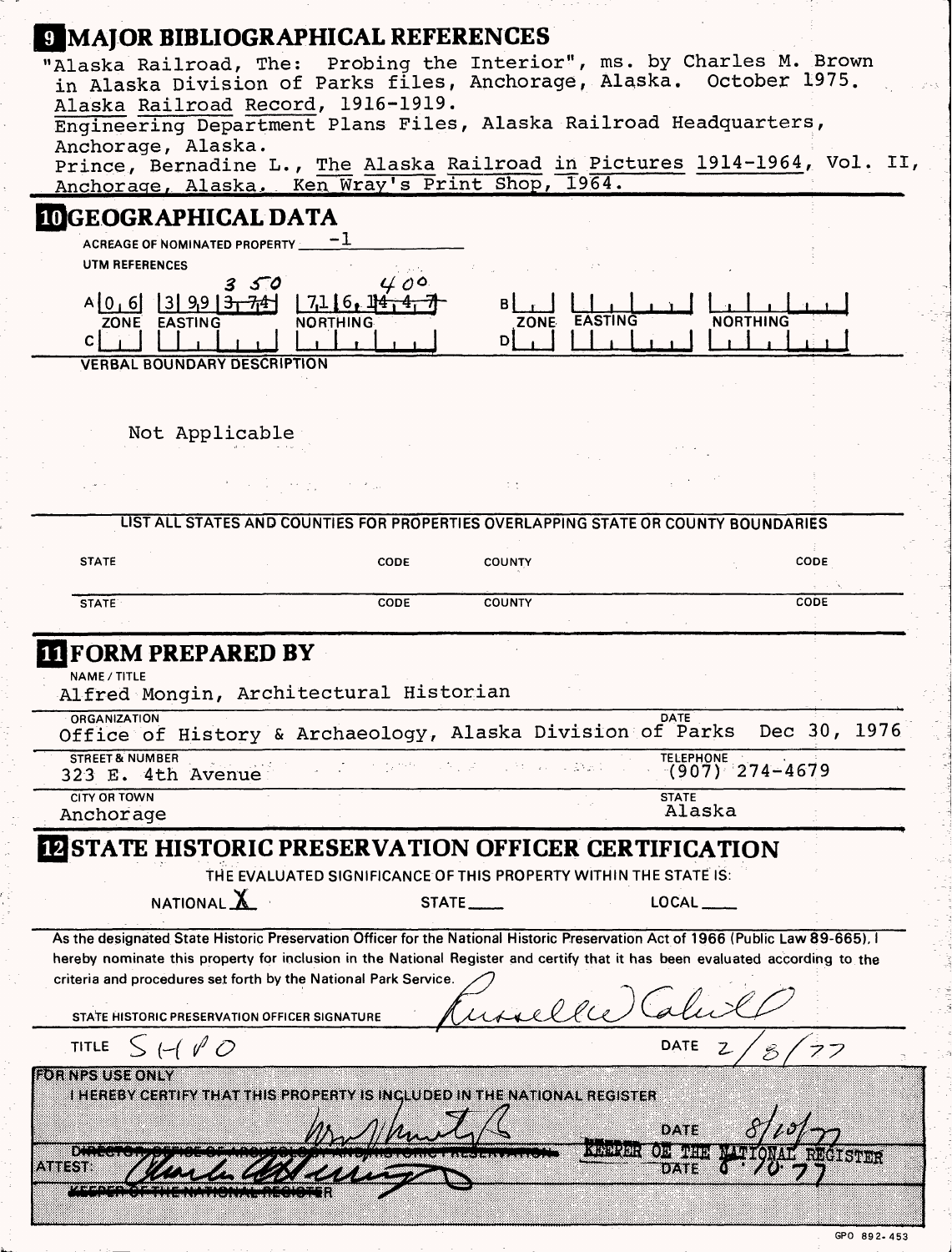## **NATIONAL REGISTER OF HISTORIC PLACES INVENTORY -- NOMINATION FORM**

| <b>FOR NPS USE ONLY</b>            |  |
|------------------------------------|--|
|                                    |  |
|                                    |  |
|                                    |  |
| FEB 24 1977<br><b>RECEIVED</b>     |  |
|                                    |  |
|                                    |  |
|                                    |  |
|                                    |  |
| AUG 10 1977<br><b>DATE ENTERED</b> |  |
|                                    |  |

Nenana Depot, Alaska (AHRS Site No. FAI-105) **CONTINUATION SHEET** THEM NUMBER 7 PAGE 1

The east end of the building was lighted by three contiguous doublehung windows. The north face (adjoining the track) was lighted by two similar sets of triple windows and two sets of transom type windows with seven lights in each set, mounted at the top of the<br>wall to light the baggage and freight room areas. There was a single wall to light the baggage and freight room areas. two-panel door entering the waiting room, with the upper panel of glass, and a glass transom overhead. A matching door provided access to the office, and an industrial type heavy-duty sliding door provided access to the freight area. The design of this was somewhat unusual, as the slide rail was surmounted by a six light transom, which was set midway between the seven light matching windows which also provided illumination for the room within. This arrangement of windows and doors was paralleled by the arrangements for light and access on the south wall.

Construction of the depot was reportedly executed by Hartley Howard for \$24,000. It was completed and opened for business on December 12, 1922.

In November and December 1937 a second floor was added to the west end of the structure, over the baggage room, to provide quarters for the station agent and his family. The addition measured 24 feet in width and 43 feet in length, providing for two bedrooms, a kitchen, living room, and bath. The elevated roof line was constructed at the same angle as the original, and the original single chimney was extended upward to clear the heightened roof. The fenestration of the second floor consists of a pair of spaced out double hung windows at the west end, no windows on the east end, and matching sets of five double hung windows each in the north and south walls.

The shiplap siding is painted a light tan, the roof and trim are painted green.